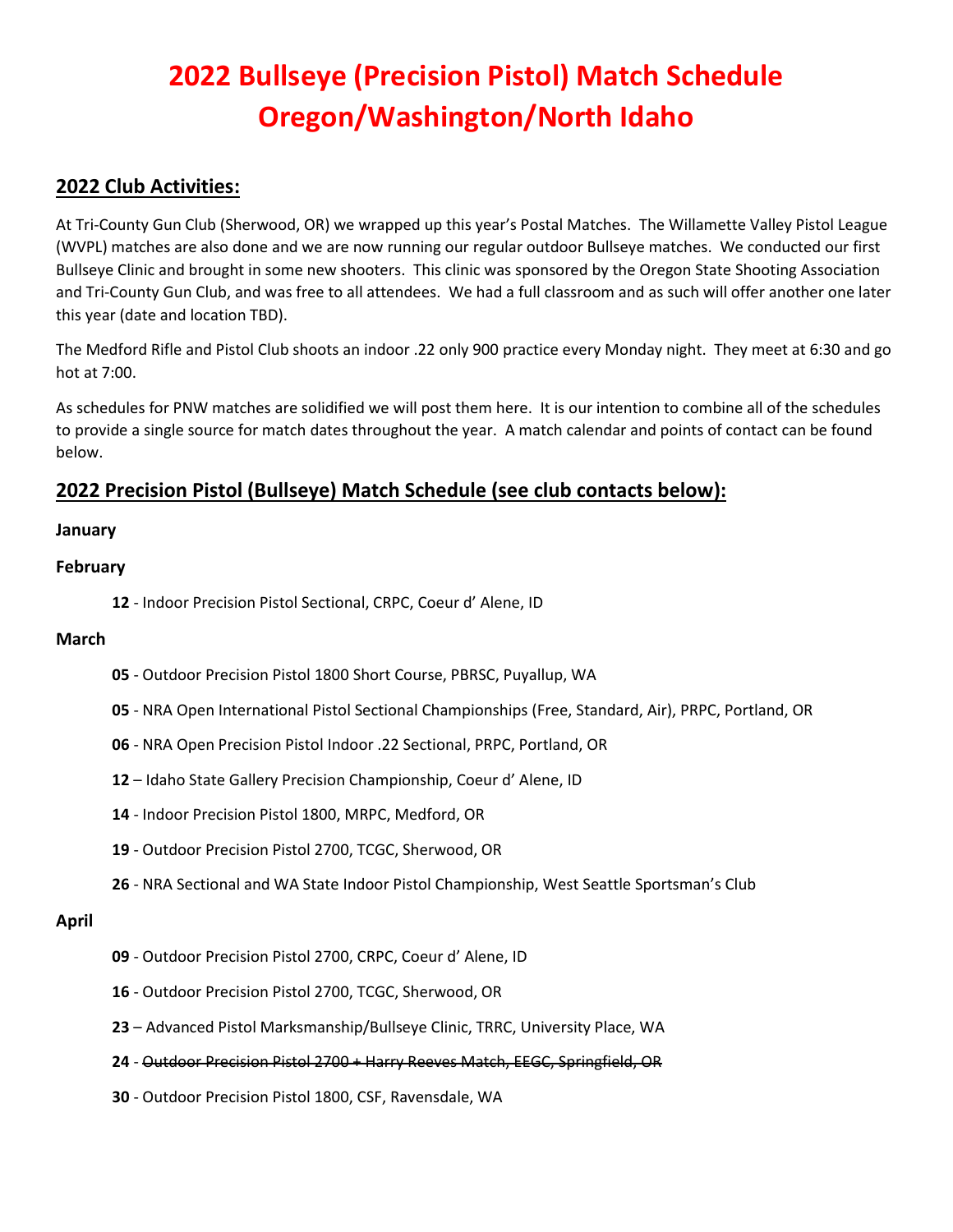#### **May**

**21** - Outdoor Precision Pistol 2700, TCGC, Sherwood, OR

**21/22** - WA State Governor's 20 Championship (Outdoor 2700, DR, State and CMP EIC), TRRC, University Place, WA

**22** - Outdoor Precision Pistol 2700 + Harry Reeves Match, EEGC, Springfield, OR

#### **June**

- **11/12** NRA Regional Pistol Match (Outdoor 2700, DR, State and CMP EIC), CSF, Ravensdale, WA
- **13** Indoor Precision Pistol 1800, MRPC, Medford, OR
- **18** Outdoor Precision Pistol 2700 (Registered Club Championship), TCGC, Sherwood, OR
- **26** Outdoor Precision Pistol 2700 + Harry Reeves Match, EEGC, Springfield, OR

#### **July**

- **09** Outdoor Precision Pistol 1800 (.22 and CF), PBRSC, Puyallup, WA
- **16** Outdoor Precision Pistol 2700, TCGC, Sherwood, OR
- **24** Outdoor Precision Pistol 2700 + Harry Reeves Match, EEGC, Springfield, OR

#### **August**

- **13/14** Washington State Service Pistol Championship (Includes CMP EIC matches), TRRC, University Place, WA
- **15** 1911 Challenge Match, MRPC, Medford, OR
- **20** Outdoor Precision Pistol 2700, TCGC, Sherwood, OR
- **28** Outdoor Precision Pistol 2700 + Harry Reeves Match, EEGC, Springfield, OR

#### **September**

- **11** Cascade CMP Days, CSF, Ravensdale, WA
- **17** Outdoor Precision Pistol 1800 (.22, CF, .45, 60 shots each), WRRC, Wenatchee, WA
- **17/18** Outdoor Oregon State Precision Pistol Regional Championship, TCGC, Sherwood, OR
- **19**  Indoor Precision Pistol 1800, MRPC, Medford, OR
- **25** Outdoor Precision Pistol 2700 + Harry Reeves Match, EEGC, Springfield, OR

**24/25** - Washington State Outdoor Pistol Championship (Outdoor 2700, DR, State and CMP EIC), PBRSC, Puyallup, WA

#### **October**

- **15/16** Oregon State Outdoor Precision Pistol Championships, TCGC, Sherwood, OR (Includes CMP EIC matches and Distinguished Revolver)
- **22** Outdoor Precision Pistol 1800 Short Course, PBRSC, Puyallup, WA
- **23** Outdoor Precision Pistol 2700 + Harry Reeves Match, EEGC, Springfield, OR (Includes CMP and State EIC matches and Distinguished Revolver)